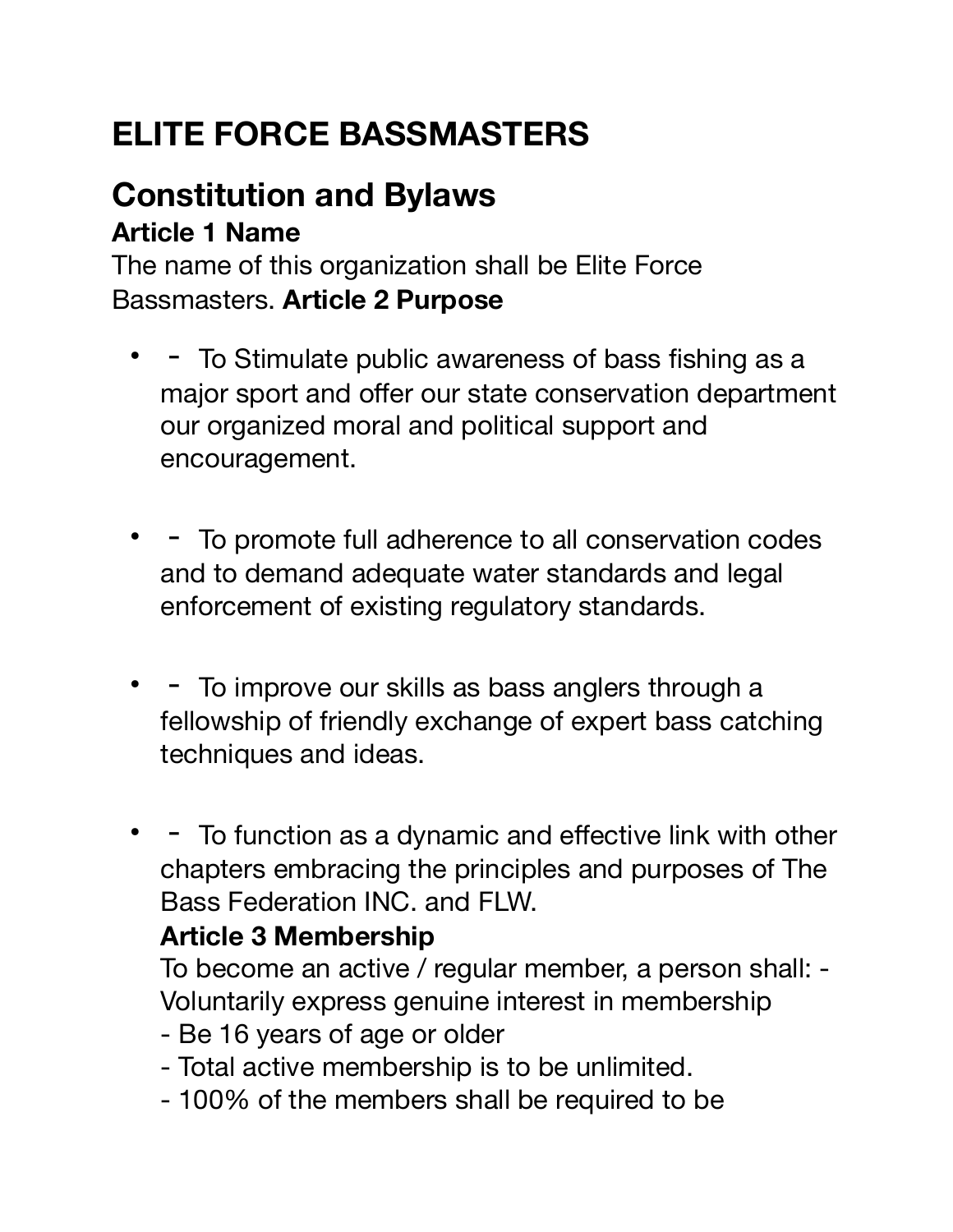members in good standing in The Bass Federation INC. and FLW.

- Have gone through a 6-month probation period having all privileges.

- Have fished 2 tournaments with a club member

- In the event that we cannot fill a full team for the Regional Tournament, the club can seek boaters or riders from outside the club. The club will not seek more than 3 individuals to fill out a Regional team.

This person(s) will be considered an Honorary Member and owe no dues for the current year.

#### **Article 4 Dues**

Active / Regular Membership Dues

Shall be \$50 per year, non-refundable, payable at the regular January meeting of every year. Active members will not be permitted to fish until annual dues are paid in full.

New members shall be assessed a onetime initiation fee of \$25

National and State dues must be paid in full to the club Secretary/Treasurer by November 30th of the preceding year.

District representative: will have his dues paid if he attends 75% of all meetings.

#### **Article 5 Officers and Their Duties**

**The Officers in the Club**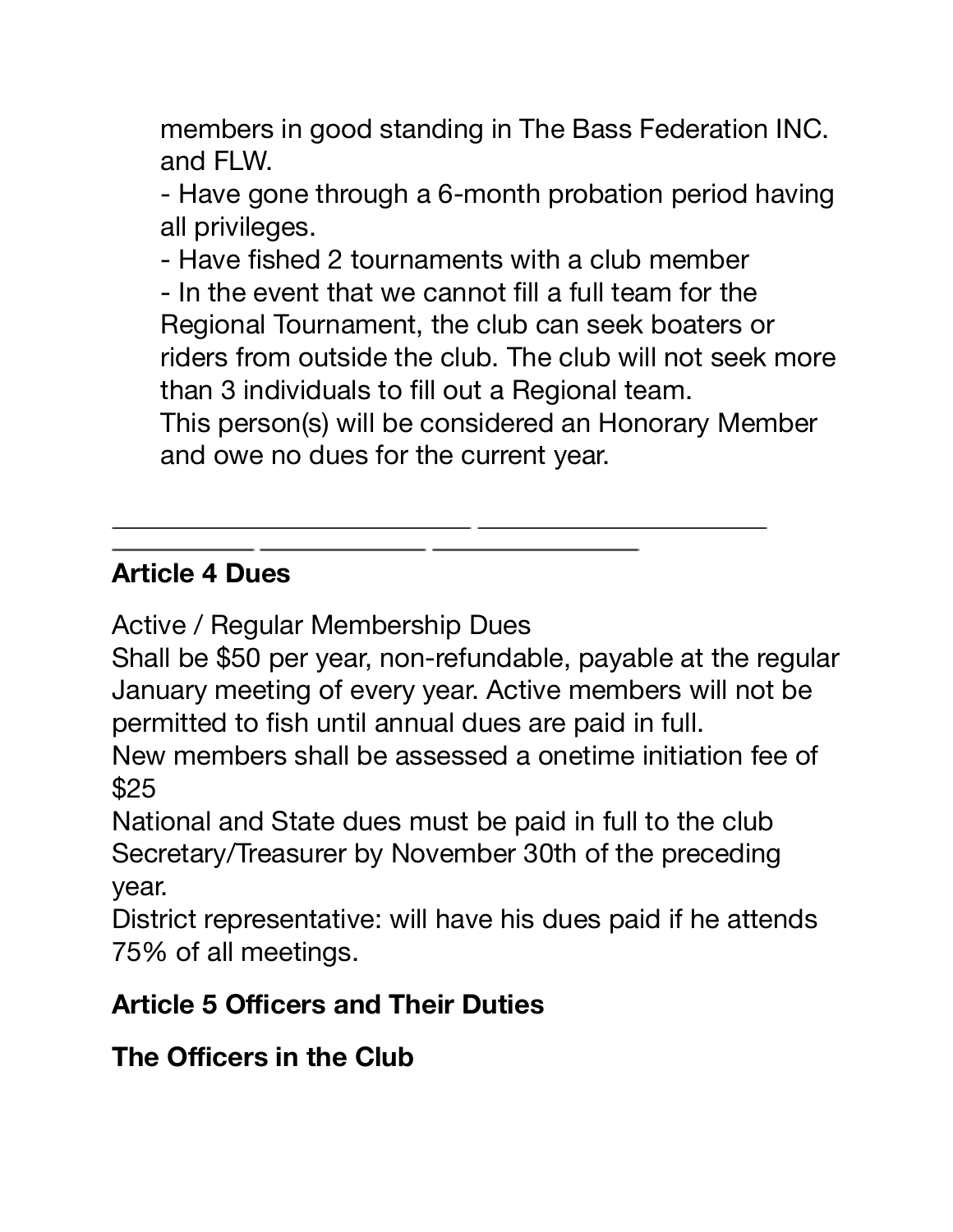Should be five (5) in number, consisting of President, Vice President, Secretary, Treasurer and Tournament Director.

# **The Duties of the Officers Shall Be;**

**President** Presides over all meetings and directs all official business. In general appoints and directs committee functions and supervises all club functions. Determines meeting dates and develops a meeting agenda for each regular meeting. Is responsible for the development of an annual financial budget and the annual audit (monthly meeting in December) of the treasury records. A monthly audit of the treasury records is optional. Keeps an up to date documented standard practice manual (procedure) for this office and ensures likewise for the remaining four officer positions.

**Vice President** Acts as a program chairman assists the President in his duties and presides over all meetings in the Presidents absence.

Secretary Maintains accurate minutes of all club meetings. Has charge of all correspondence and reports previous minutes at each meeting. Maintains regular liaison between the club and The Bass Federation Inc. and the District TBF INC. and FLW chapter Federation. Not including the responsibility of the State Federation representative. Maintain accurate and up to date copies (for distribution to the membership) of the club by- laws, club roster, and the club listing with addresses and phone numbers. Must keep an up to date standard practice manual for this position.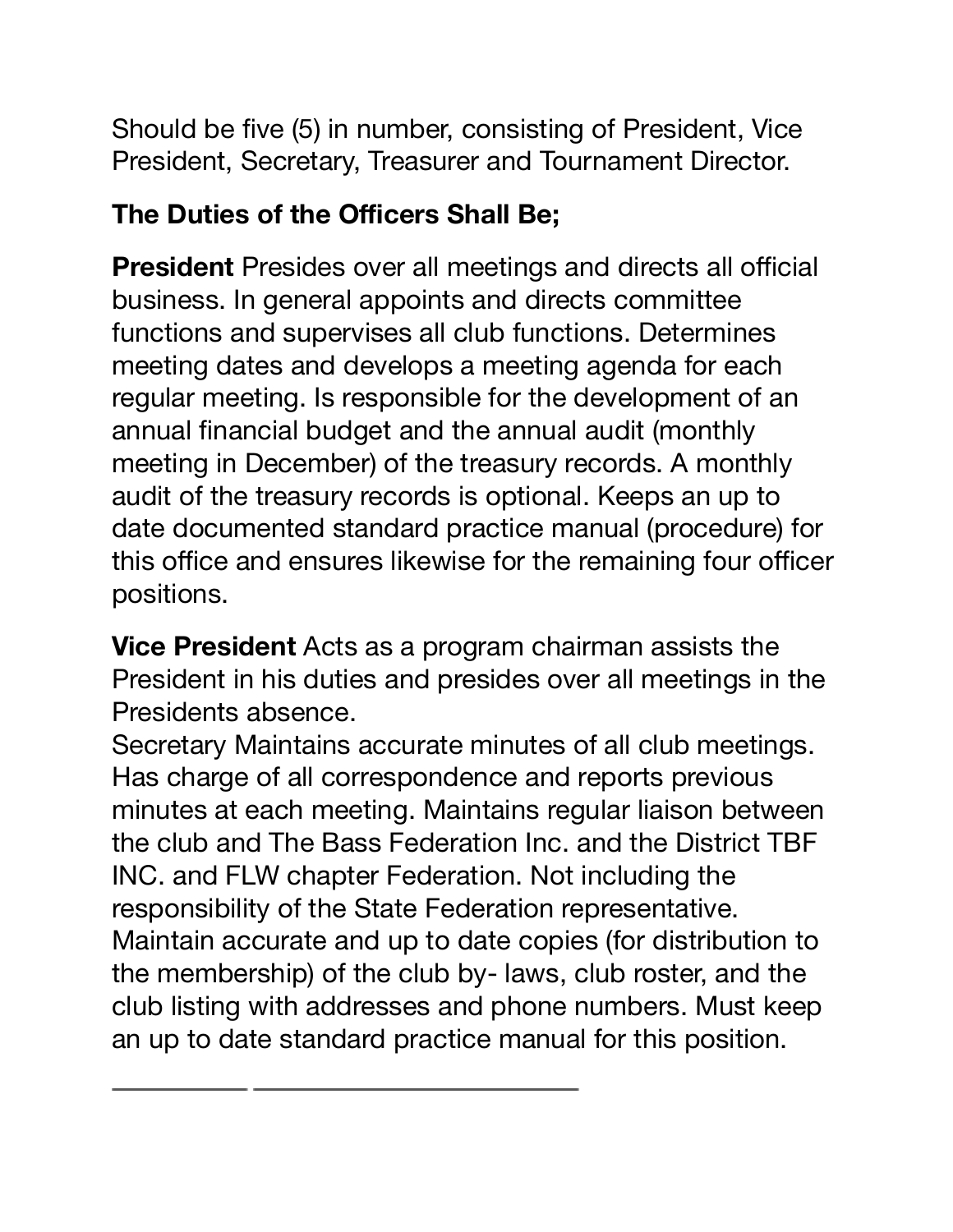**Secretary:** Maintains accurate minutes of all club meetings. Has charge of all correspondence and reports previous minutes at each meeting. Maintains regular liaison between the club and The Bass Federation Inc. and the District TBF INC. and FLW chapter Federation. Not including the responsibility of the State Federation representative. Maintain accurate and up to date copies (for distribution to the membership) of the club by- laws, club roster, and the club listing with addresses and phone numbers. Must keep an up to date standard practice manual for this position.

**Treasurer** Collects, disburses, monitors and reports all financial actions at each regular meeting (includes annual dues, 50-50s, fundraisers, tournament fees, banquet dinners, etc.). Accurate records of all club receipts and disbursements must be kept in the clubs financial ledger. Must keep the clubs financial actions within the confines of the approved annual budget. Any exceptions to the approved annual budget must be through the directions of the officers and approval of the majority of the membership. Responsible for the inventory and sale of club supplies. Responsible for the preparation of either an annual or a monthly audit of financial records. Annual audits will be conducted at the first meeting of each year. As an option, monthly audits could be conducted at each regular meeting for the previous meetings financial actions. The President and the Treasurer should agree upon the method to be used for the New Year. Must keep up to date standard practice manual (procedure) for this position.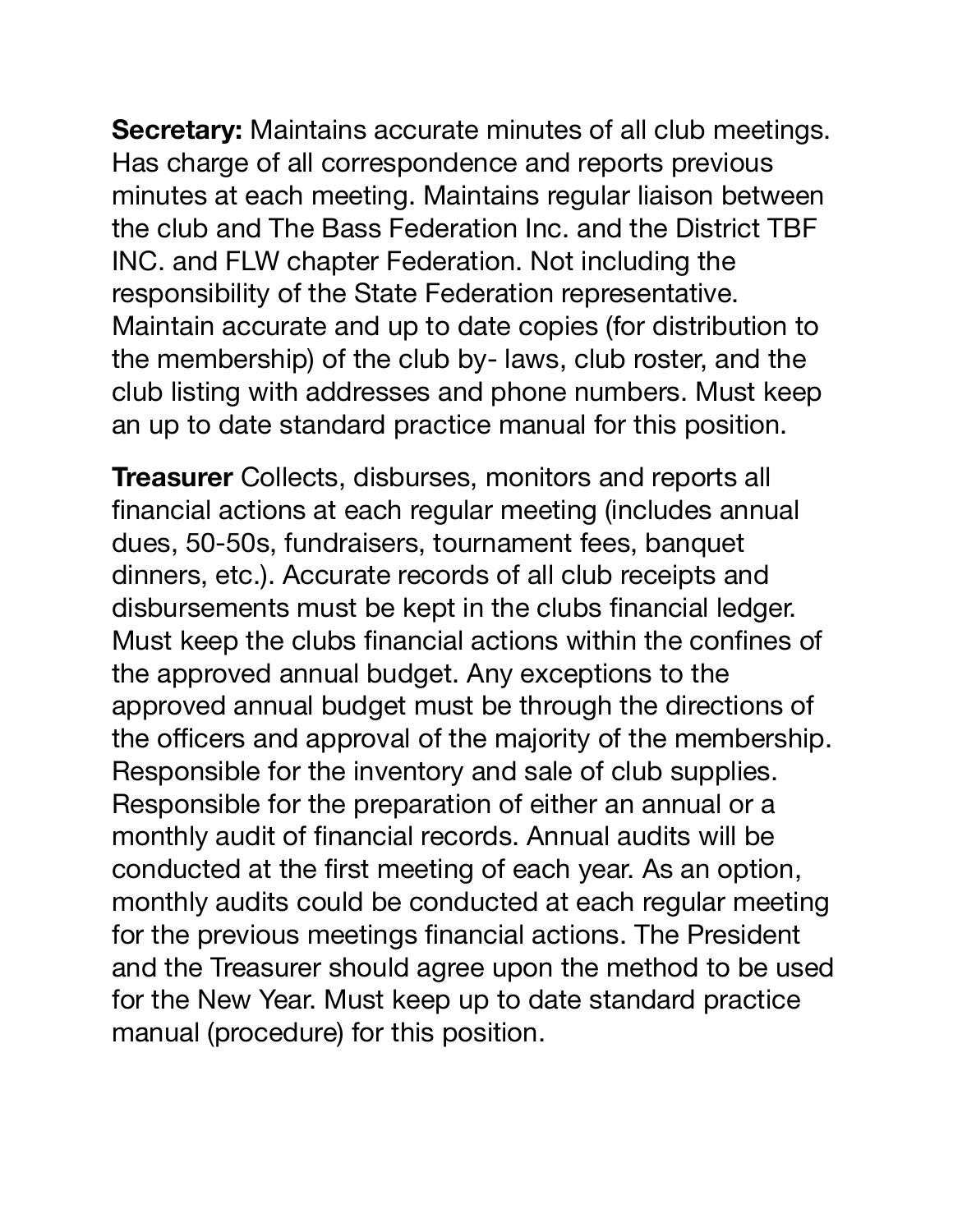## **Tournament Director/Co-Tournament Director Responsibilities**;

To type and issue to each member a current year tournament schedule, once site and dates are established at the February meeting.

To type and to issue to each member a revised copy of the tournament rules per the changes voted upon at the January meeting.

The registration of participants and the assignment of partners.

To direct the entire tournament. Included is the coordination of weigh-in times, boat checks (life jackets, kill switch, livewell, etc.), head count prior to blast-off, weigh-in and the enforcement of all tournament rules and predetermined restrictions. Main objectives to be stressed are safety, sportsmanship and fellowship.

The preventive maintenance and workability of all weigh-in equipment (scales, net, dink board, etc.),

Accurate records of all weigh-in data required to maintain the tournament summary and to determine the tournament and trophy winners. A tournament summary should be made available at the next meeting immediately following each tournament. A yearly summary should be available at the annual banquet.

To award all financial winnings at the tournament site. To be accompanied by a handshake.

If relevant, determine and purchase trophies at the end of the year. Dollars spent must stay in line with the approved budget.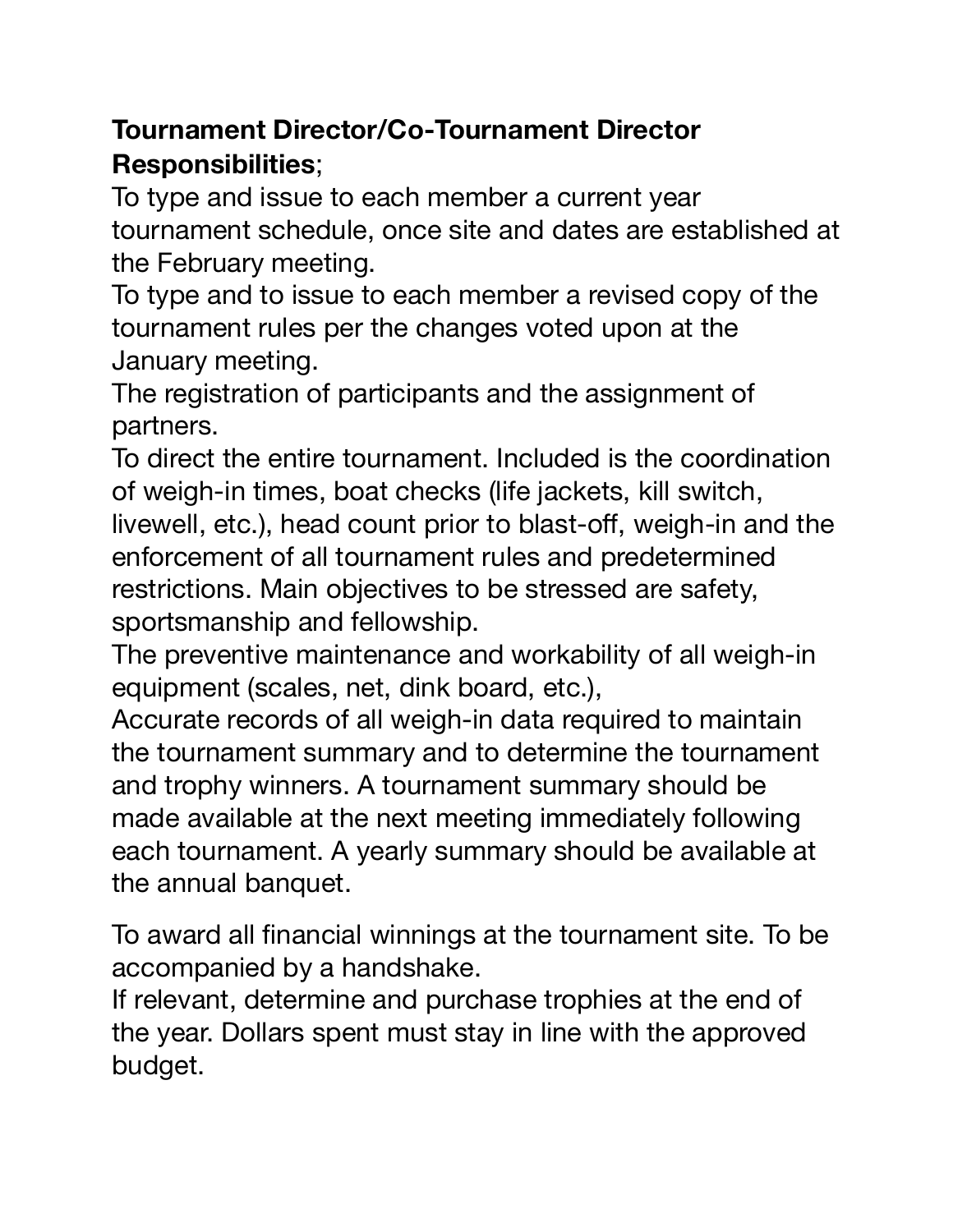To award the trophies at the year end banquet.

Must keep up to date standard practice manual (procedure) for this position. **Tournament Director Responsibilities for OPENS**

By the end of previous year (December 31) all permits for the current season will be submitted.

To type and issue to each member a current year tournament schedule, once sites and dates are established at the February meeting.

To maintain a mailing list for distribution of entry forms.

The registration of participants and assignment of partners.

To direct the entire tournament. Included are the

coordination of weigh-in times, boat checks (life jackets, kill switch, livewell, etc.), head count prior to blast-off, weigh-in and the enforcement of all tournament rules and

predetermined restrictions. Main objectives stressed are safety, sportsmanship and fellowship. The preventive maintenance and workability of all weigh-in equipment (scales, net, dink board, scoreboard, etc.).

Accurate records of all weigh-in data required to maintain the tournament summary and to determine the tournament and trophy winners.

To award all financial winnings at the tournament site. To be accompanied by a handshake.

Must keep and up to date standard practice manual (procedure) for this position.

# **Article 6 : Angler of the Year (AOTY) Rider of the Year (ROTY) Points System**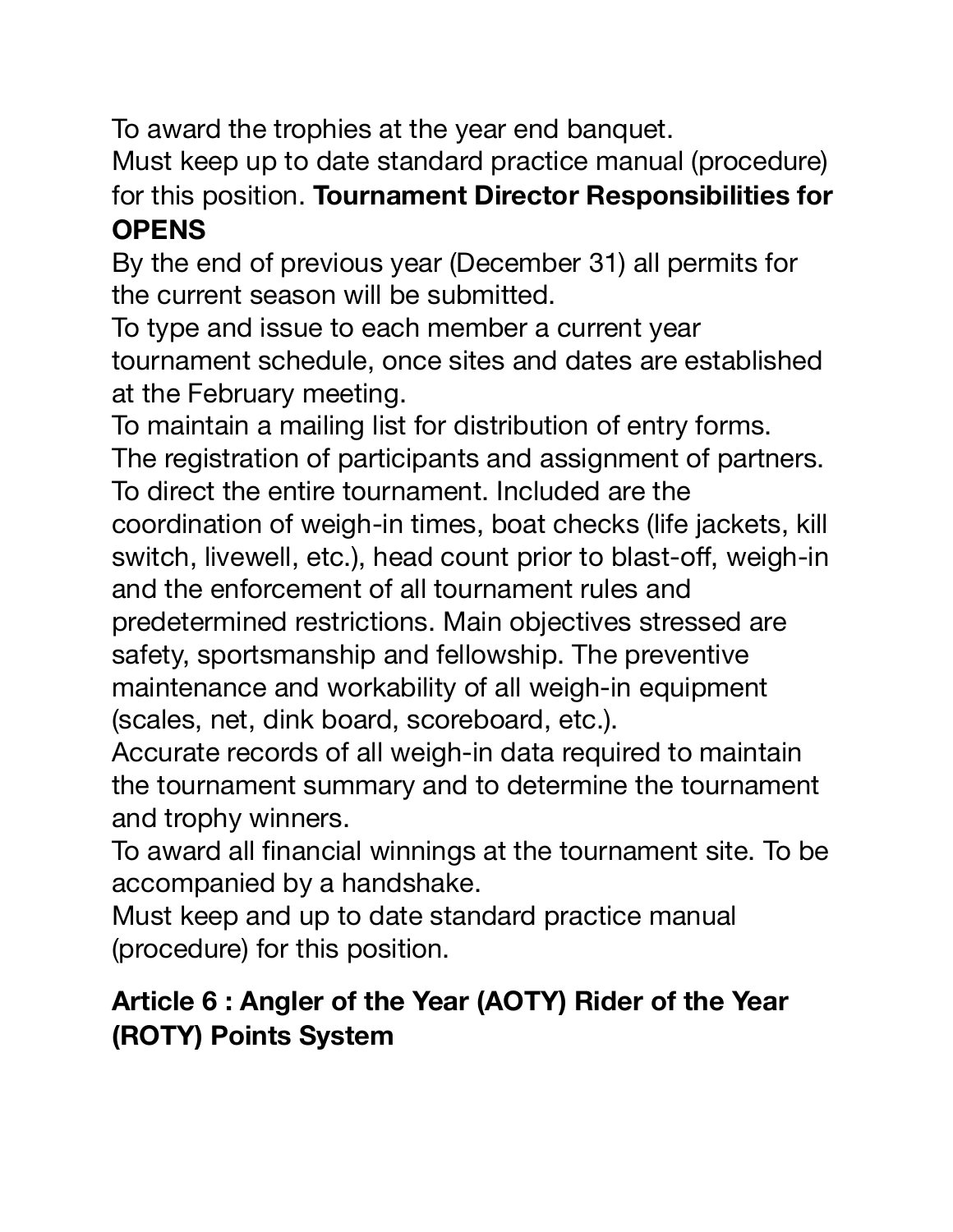**A.** AOTY/ROTY points will be awarded on a "points" system:

I. 100 points for 1st place, 99 points for 2nd place, 98 points for 3rd place, 97 points for 4th place and so on...

The club will hold 11 to 13 tournament circuit and members can drop their worst 4 tournaments towards their AOTY/ ROTY totals.

II. AOTY will be awarded to the Boater who has the highest points for the year. ROTY will be awarded to the Rider who has the highest points for the year.

 $III.$  In the event of a tie, the Boater/Rider with the highest total weight for the year will win AOTY/ROTY.

If a member weighs no legal fish, they receive 55 points for participation. If a member is DQ'd for any reason, they will not receive points.

**B**. A "Classic" tournament will be held for all paid club members attaining qualifying status during the regular scheduled tournament season. In order to qualify for the Classic tournament, members must participate in a minimum of six (6) Elite Force Bassmasters monthly tournaments.

The Classic tournament date and location will be determined by the club Officers when the tournament schedule is determined.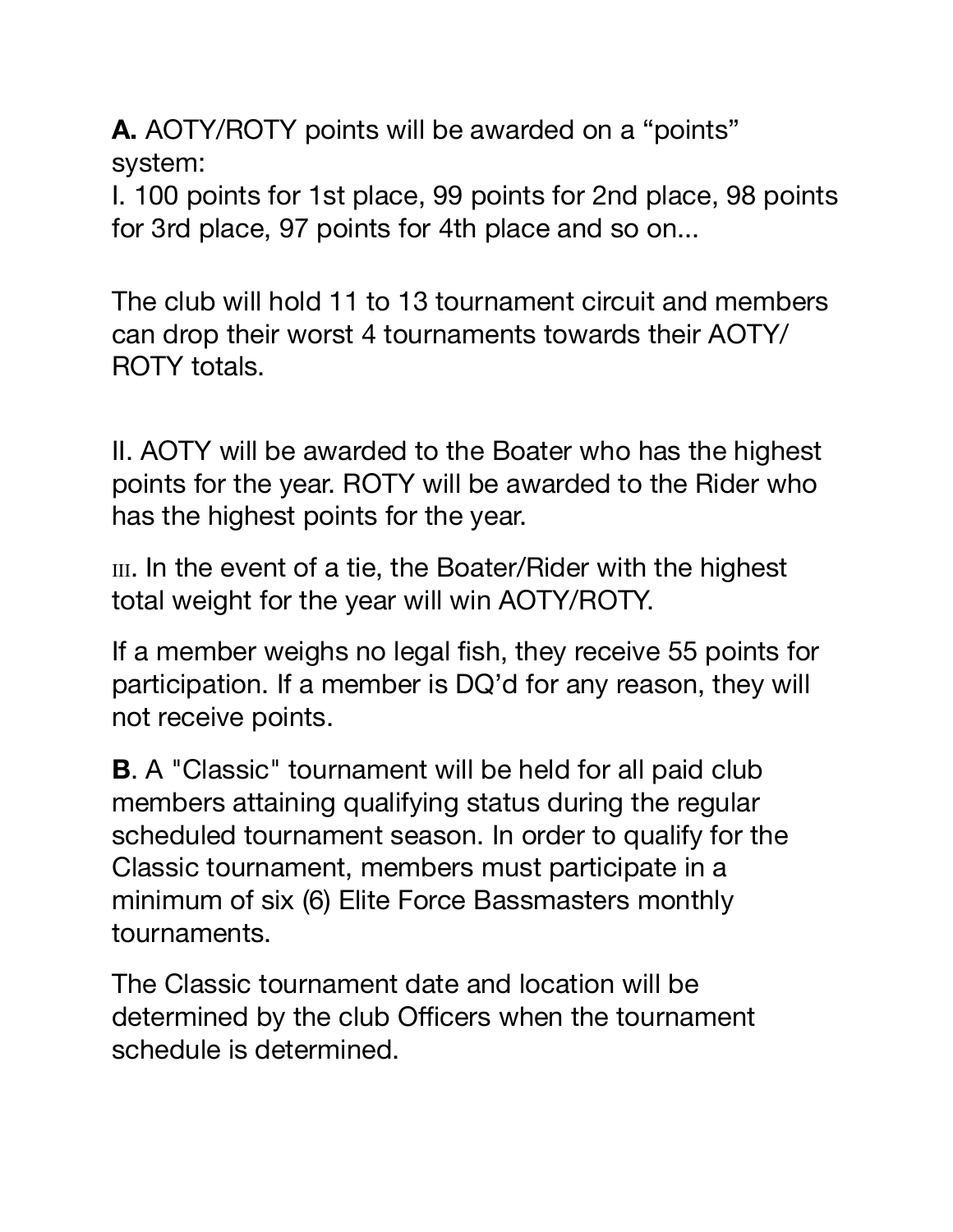**C.** Activities and Tournaments

There should be at least eight (8) scheduled activities held yearly as arranged and organized by the Executive Board. Unscheduled events may be held as conditions dictate by vote of the Executive Board.

The Club will try and pay entry fees for any member(s) who qualify for the State Classic. The amount of assistance will be whatever the club can afford when the decision is made.

## **D. Awards**

A club fishing championship award shall be given to the AOTY/ROTY member(s) with the highest total of tournament points as outlined in the tournament rules. The Executive Board to satisfy such demands as needed may create additional awards by a vote.

## **Article 7: Executive Board**

1. The Executive Board shall consist of the Officers of the Club.

2. Final interpretation of the By-laws rests with the Executive Board.

3. The Executive Board will make final decisions on all matters of Elite Force Bassmasters while relying heavily on the input of the general membership.

# **Article 8 Committees**

All Committees will be sized and appointed by the President and / or Vice President with the approval of the Executive Board as needed.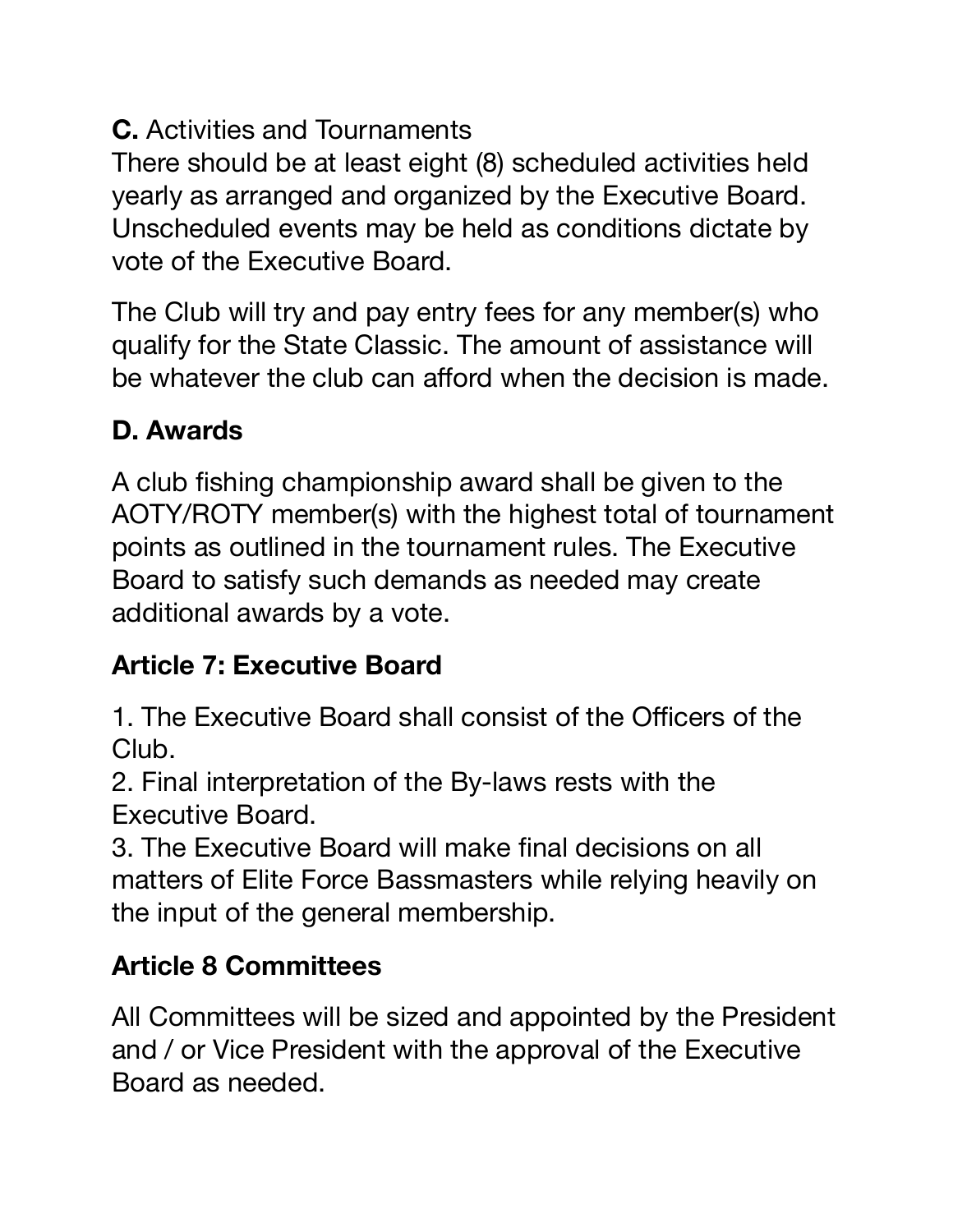#### **Article 9 Elections and Terms of Office**

**A.** Club Officers will hold Officer Positions for Lifetime Appointment. If an Officer advocates their seat or requests to advocate their seat, nominations from the club members will be asked for. An election vote by the Executive Board only will vote for the replacement Officer based on the nominations of the Club Membership. Majority of the Election Board votes will win. Proxy votes are not permitted. The Executive Board may hold a vote to replace an Officer in the case any Officer is not performing their responsibilities. An election vote by the Executive Board only will vote for the replacement Officer based on the nominations of Club Membership. Majority of the Election Board votes will win. Proxy votes are not permitted. This Article can be revisited for possible changes by vote of the Executive Board.

## **B. To be Eligible for Office**

A member must have been a regular member for twelve months, attended at least 3⁄4 of all regular meetings and events designated as club functions, and is currently an active/regular member, and has shown an active interest in all organizational functions. In the event no member is eligible, or no eligible member will accept nomination, the aforementioned requirements may be waived by vote of the Executive Board.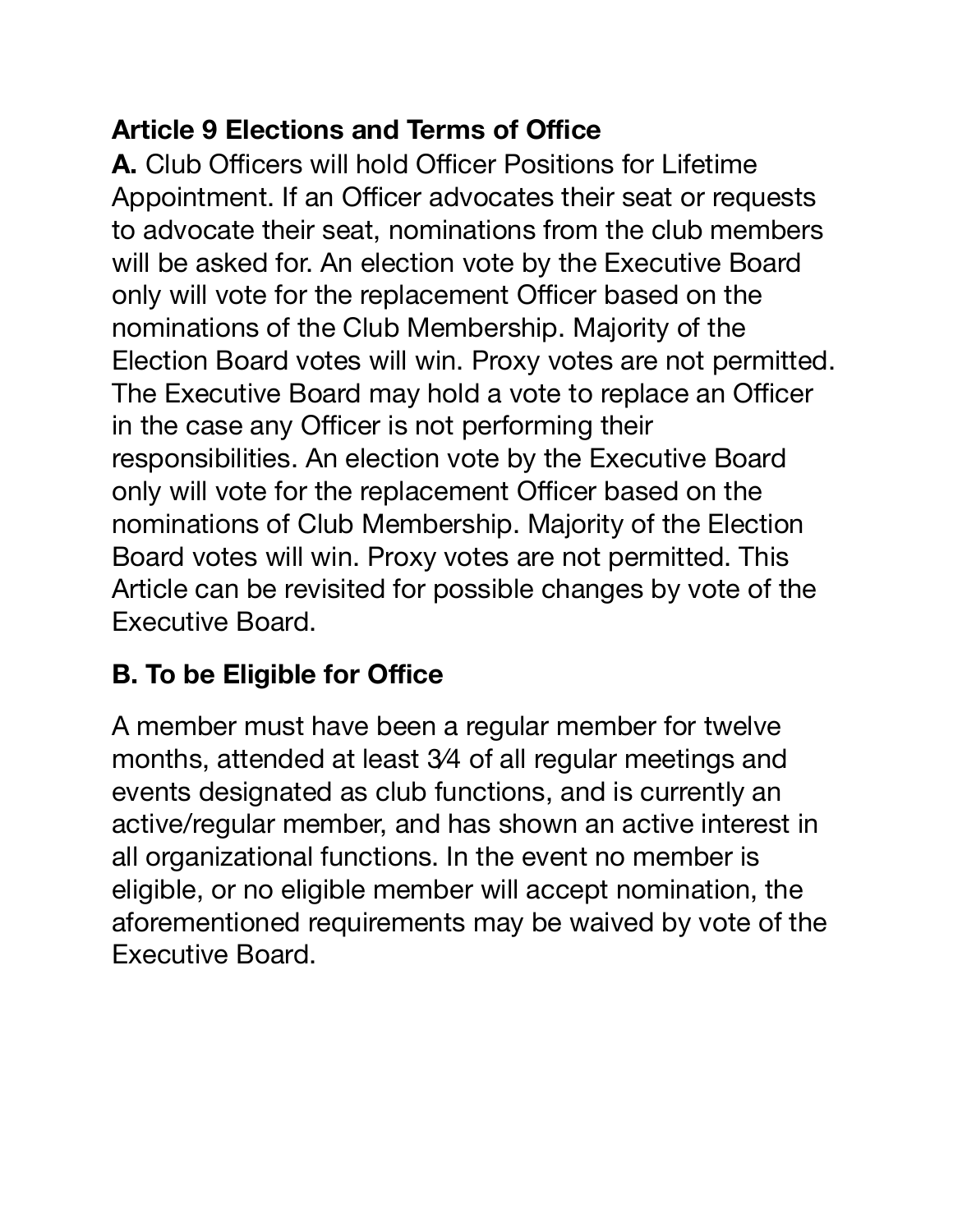## **C. Recall of any Officer Position**

For just and proper grievance an Officer Position may be affected/revoked through a majority vote of the Executive Board.

#### **Article 10 Alterations and/or Amendments to the Constitution**

The Constitution may be amended at any time of the year as needed by the majority vote of the Executive Board. All matters not provided in the Constitution shall be acted upon by voting by the Executive Board if necessary.

# **Article 11 Responsibility and General Conduct**

Each club member is responsible for any and all of his acts at any club sanctioned meeting and/or activity, as well as any privately engaged activity which may, in part or whole, reflect unfavorably upon the reputation and wellbeing of the club as an entity. Any act such as littering, destruction of property, trespassing, blatant dishonesty, theft, unsafe boating, continued disrespect and disregard of others rights, etc., shall be construed as a breach of sportsmanlike conduct and constitute just and proper grievance. Any member, either by personal observation or by reliable report, may file a written, signed complaint to the club President, who shall review and recommend to the voting body: exoneration, probation, suspension, or dismissal of accused member for alleged breaches of conduct. At all times must the conduct of each member, both with other members and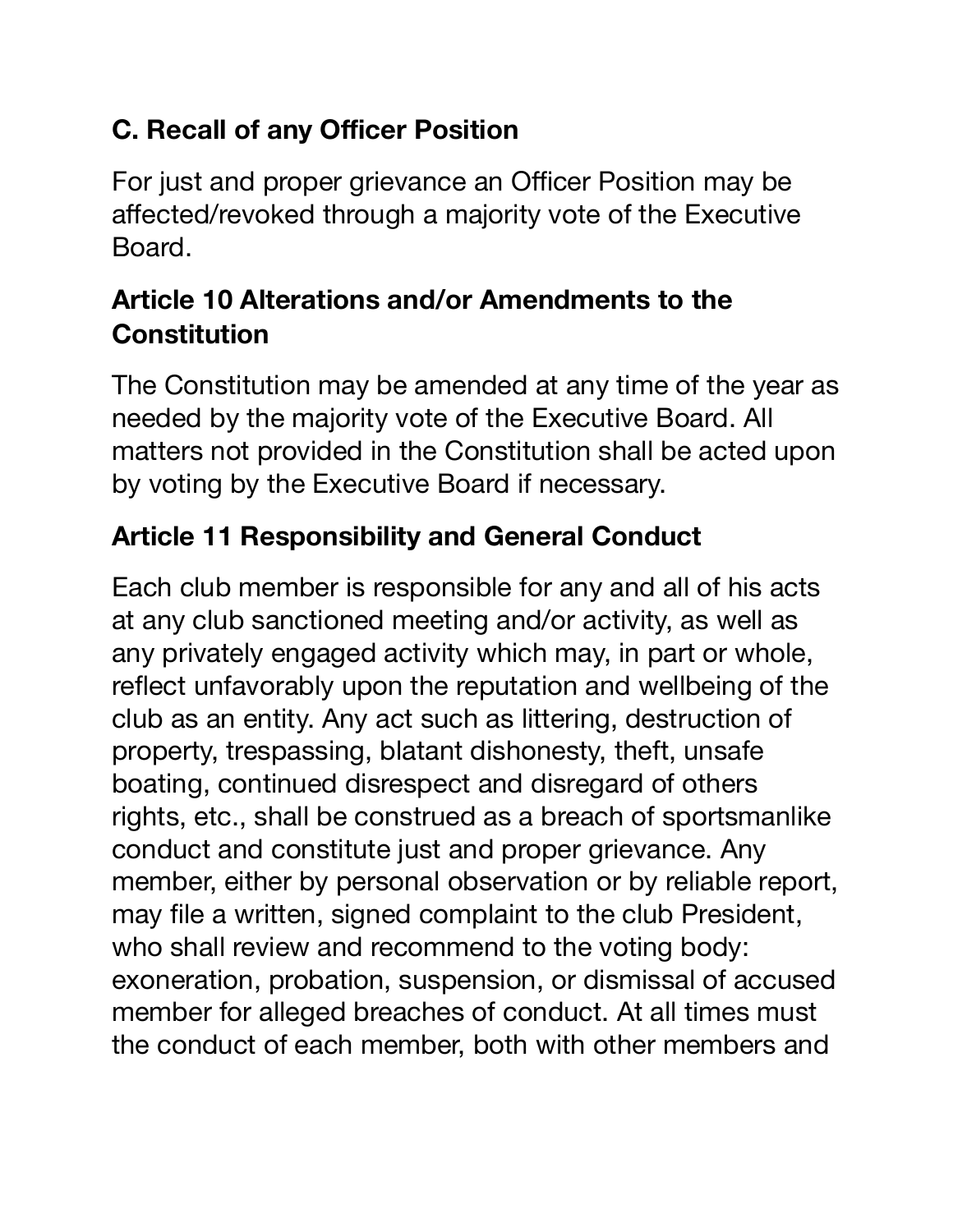the public in general, are maintained in the finest spirit of sportsmanship.

## **Article 12 Removal of Membership**

A member may be dropped from the membership for any of the following: - Failure to pay yearly dues by the regular March meeting of each year.

- Any just and proper grievance per Article 11.

#### **Article 13 General Organizational Operation Meetings**

Club meetings will be held as designated by the President and approved by the voting body. The President will preside at each meeting with the customary club agenda in effect. In case of emergency and needs of short notices the President can use the message board to use for an on-line vote.

Meetings cannot be reopened after adjournment!

#### **Article 14 Accounting Period**

All records shall read on an anniversary year; that is, January 1 to December 31.

#### **Article 15 Annual Budget**

An Annual Budget should be prepared and proposed by the President at the December meeting. The budget should reflect planned receipts and disbursements for the entire next year. Budget approval requires the majority of the Executive Board while reviewing input from the active club